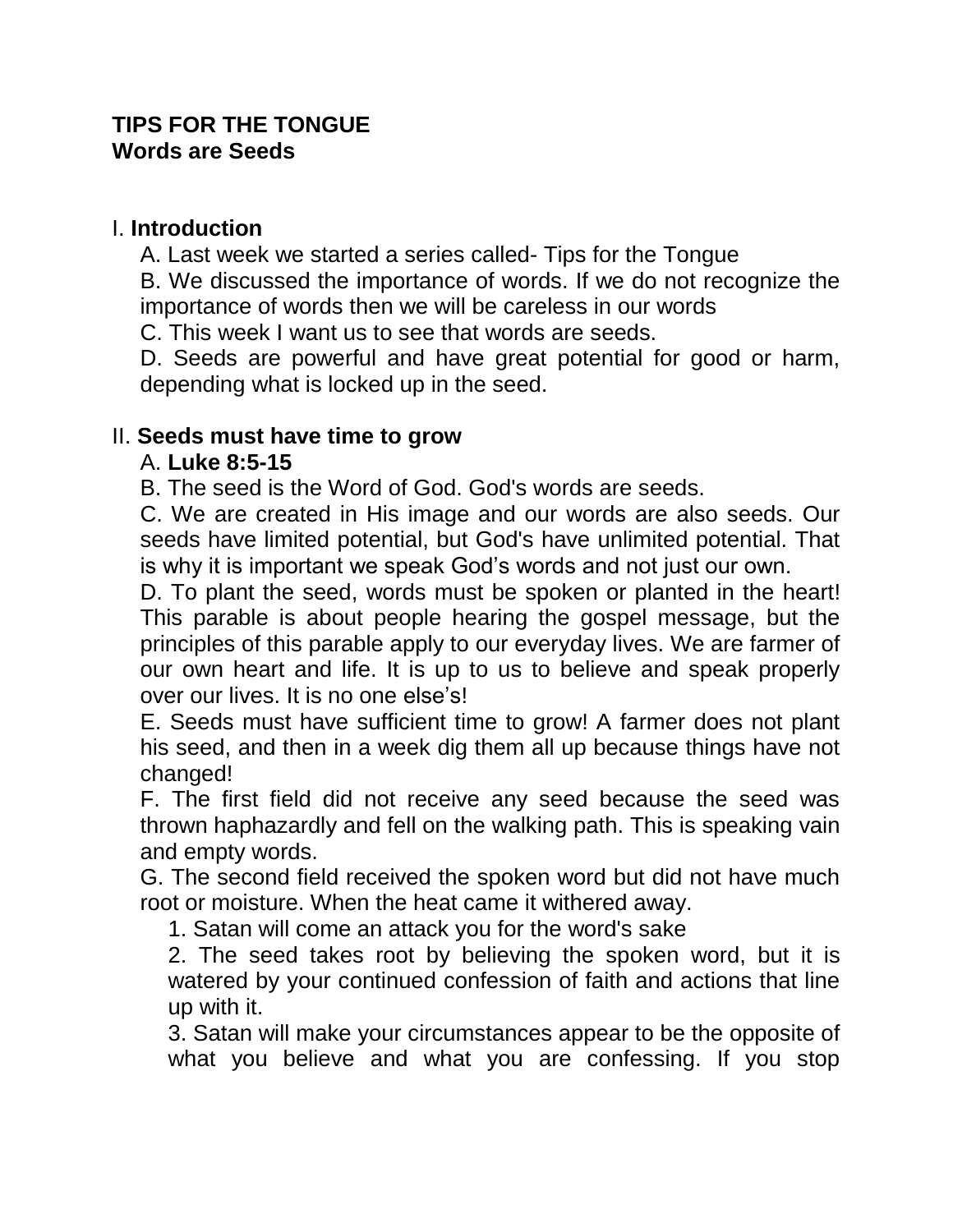confessing the same thing then the root stops growing and you cut off the water from the seed!

4. Too often we give up on our confession because of circumstances and the seeds potential are not realized! They do not come to fruition in our lives. We must have faith and patience to see a harvest from our words! **Heb. 6:12**

H. The third ground represent distractions. We can forget about what we have believed and have spoken and get side-tracked with other things. Do not quit your confession of faith until you see a harvest from your words. Keep watering the seed. You don't have to keep doing this 24 seven, but when you think of it, water your seed by your confession of faith.

1. **Mark 4:27-29**- When you lay down and rise up is a good time to water your seed, but then know it is growing, and when it is ready then harvest it!

2. We do not know how the seed grows but it does! God speaks in outcomes and then the processes are released to manifest that. We are to plant God's outcomes in our heart and continue to water our faith in those outcomes by our confession of faith. God causes the growth. He will set into motion the processes for that outcome to be realized. Too many people are trying to figure out how they can have an outcome in their life and are working real hard at it. Instead of doing that we can believe and speak an outcome and then the processes to bring it about will be released in us. We will receive divine wisdom, insight, and direction on what to do to see that desired end come to fruition. In the seed all the necessary processes for a full harvest are locked up within it. Within the seed of the Word of God is all the power and wisdom necessary to bring a rich harvest. We just need to plant it and water it, and God gives the increase! **1 Cor. 3:6**

J. The fourth field had patience and received the proper amount of time and water to give a harvest. Too often we try to harvest something as soon as we see a blade pop up! Wait until the full harvest is ready. Don't get ahead of God or pick unripe fruit.

K. The growth process works the same towards the bad as well as the good. So many people have deeply rooted problems in their life because of wrong believing and wrong confession. They have believed a lie and have spoken in line with it so long that it is deeply